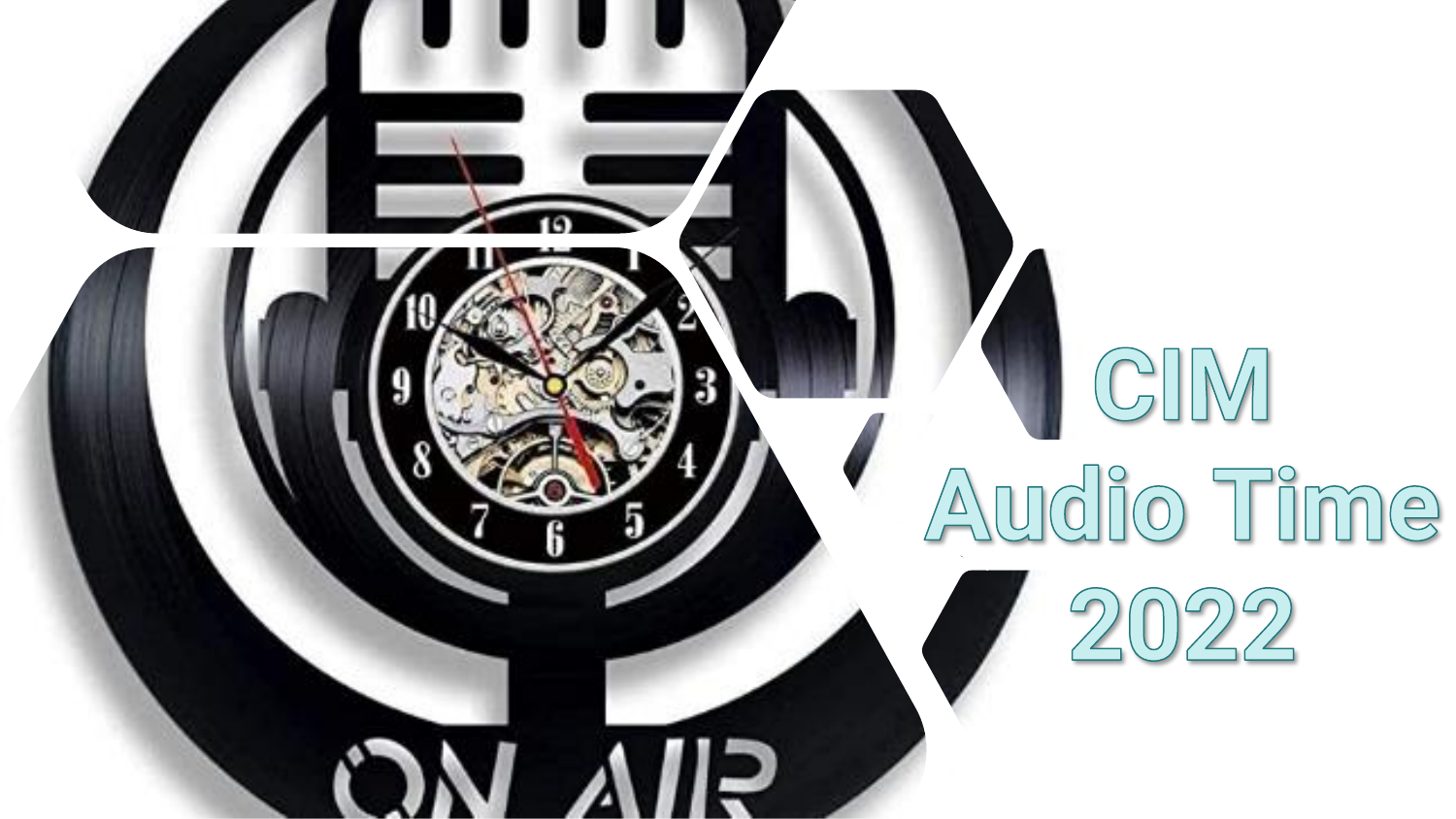

### **CIM Audio Time – A new CIM survey**



### **What is CIM Audio Time ?**

Measurement of **ALL** radio and audio consumption : radio, streaming, owned music…

Including **local and international** players

At quarter hour level for one day including :

- Audiotype
- **Brand**
- **Device**
- **Location**

# **BELGIUM**

### **Why an Audio Time survey ?**

Shared initiative from all CIM broadcasters

Complementary to CIM RAM and RSM, giving a global overview of Total Audio landscape

Accessible to all CIM radio subscribers

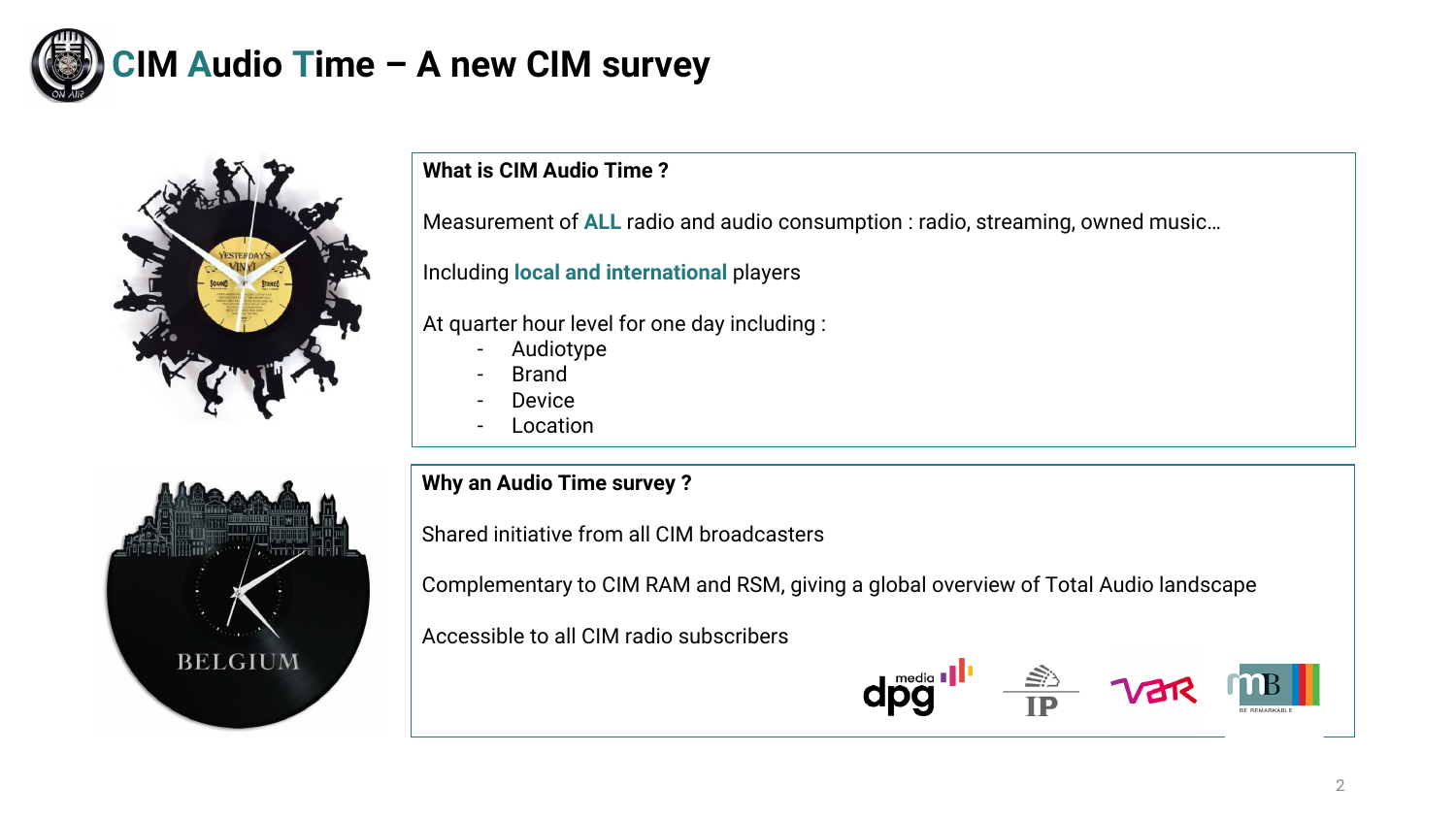



Online Survey (CAWI)



# interviews : 3.457 Universe: Belgium 12-74



November – December 21



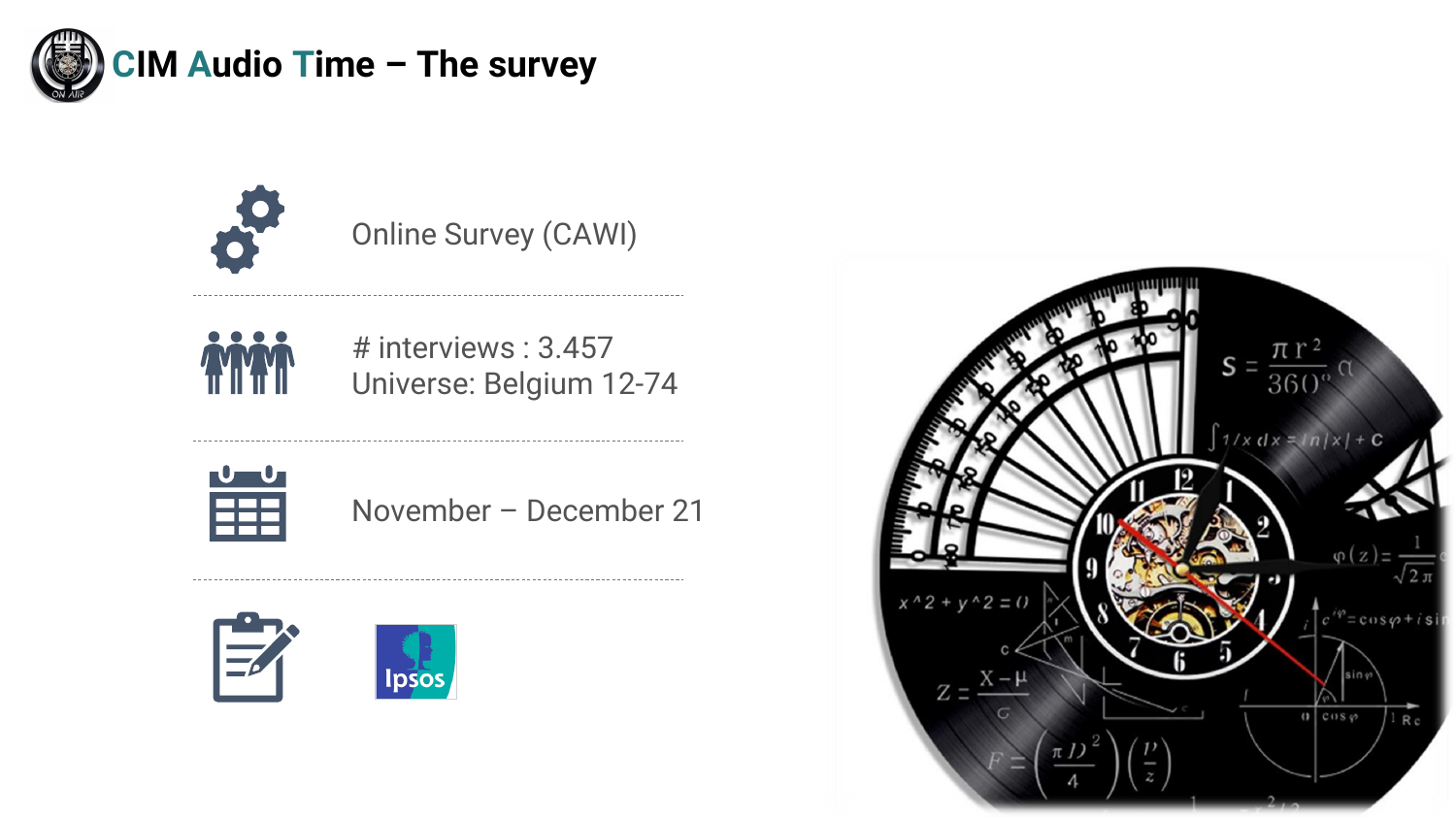

### **CIM Audio Time – What can I do with CIM Audio Time ?**

### How does an audio day look like ?



Which audio content are listened on mobile ?

What's the incremental reach of podcast ?

How many paid subscribers of streaming services ?

When do young people listen to radio ?

…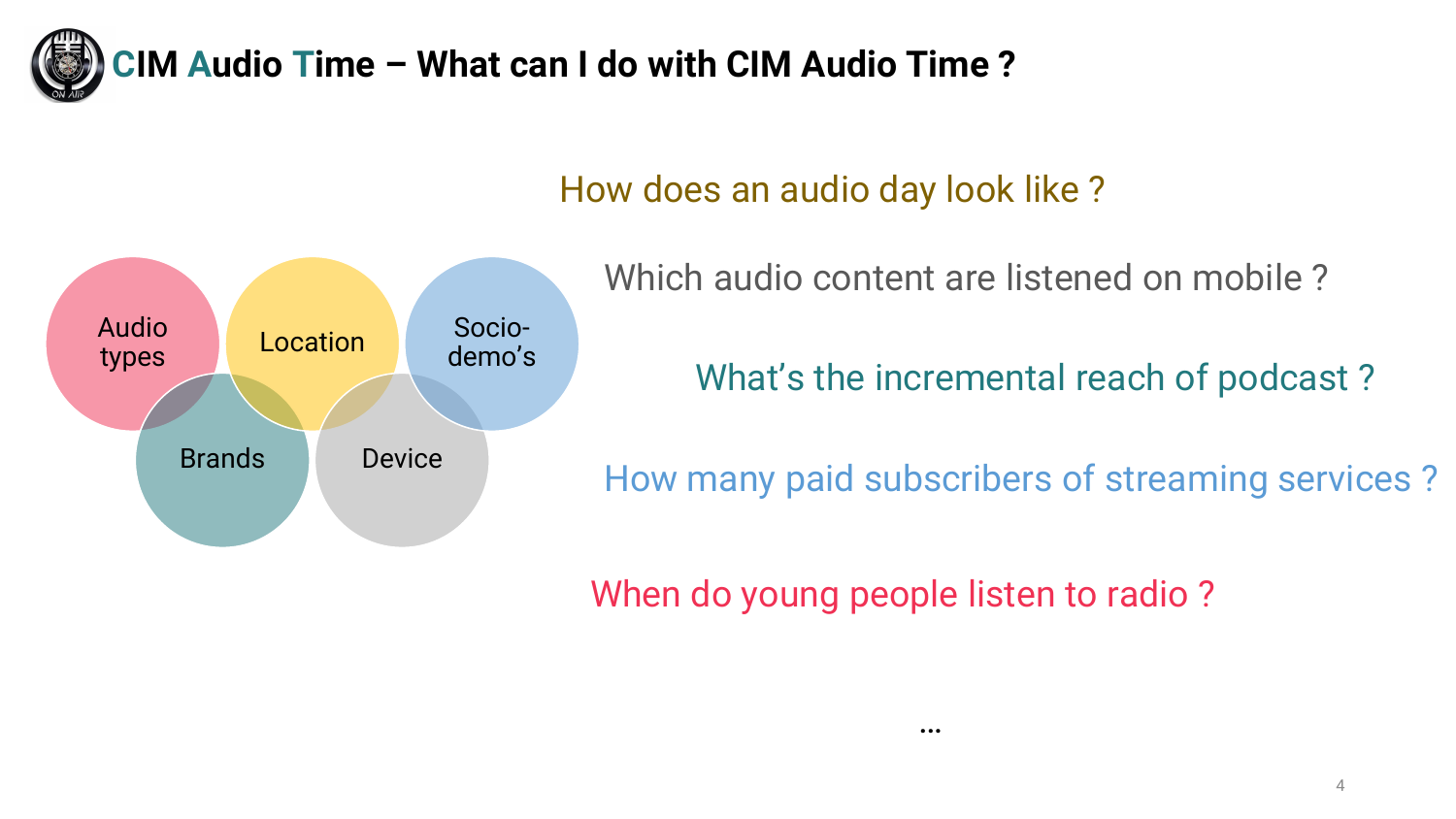



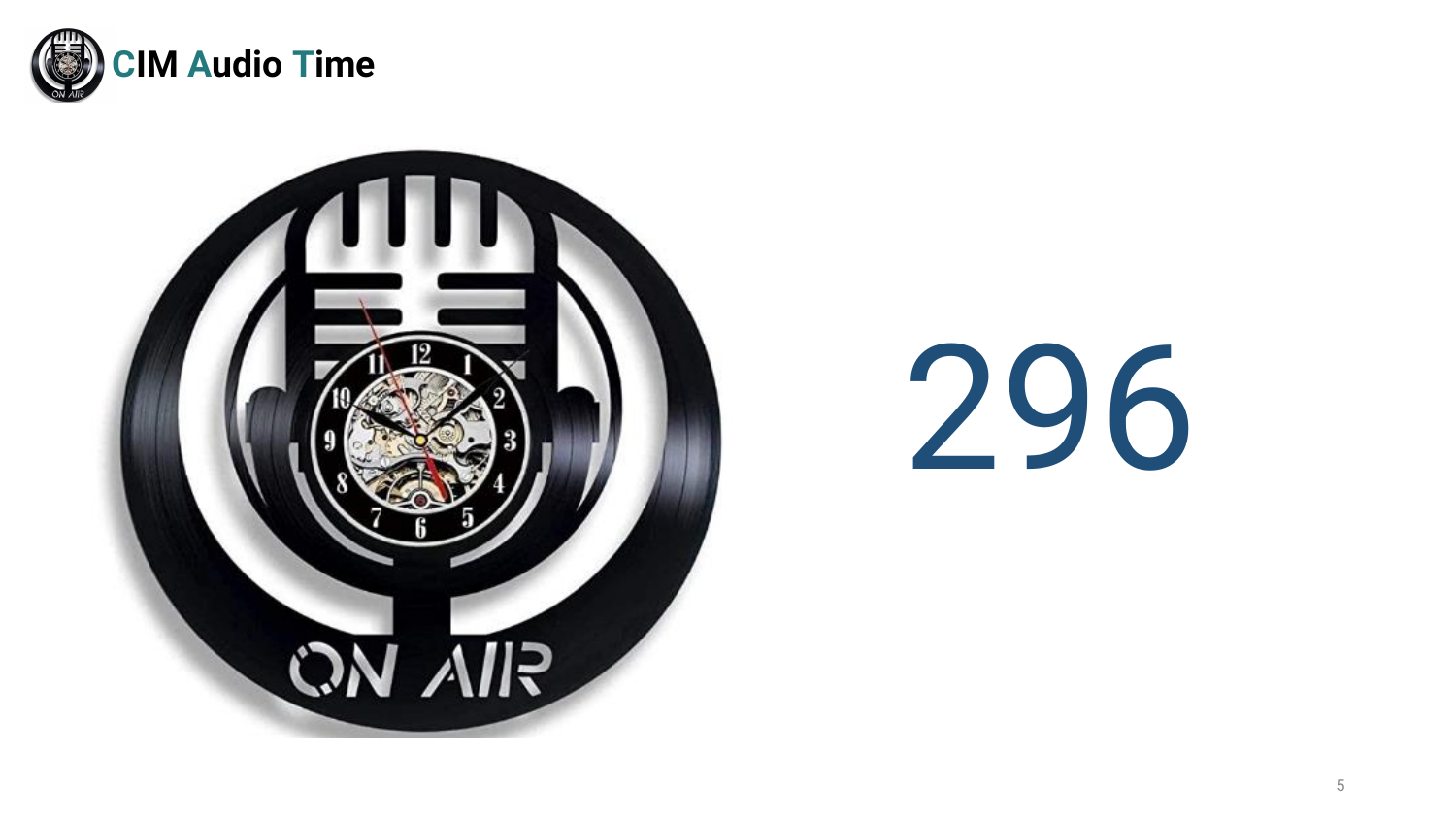



4h56 minutes of audio by day !

Live radio still by far the largest share.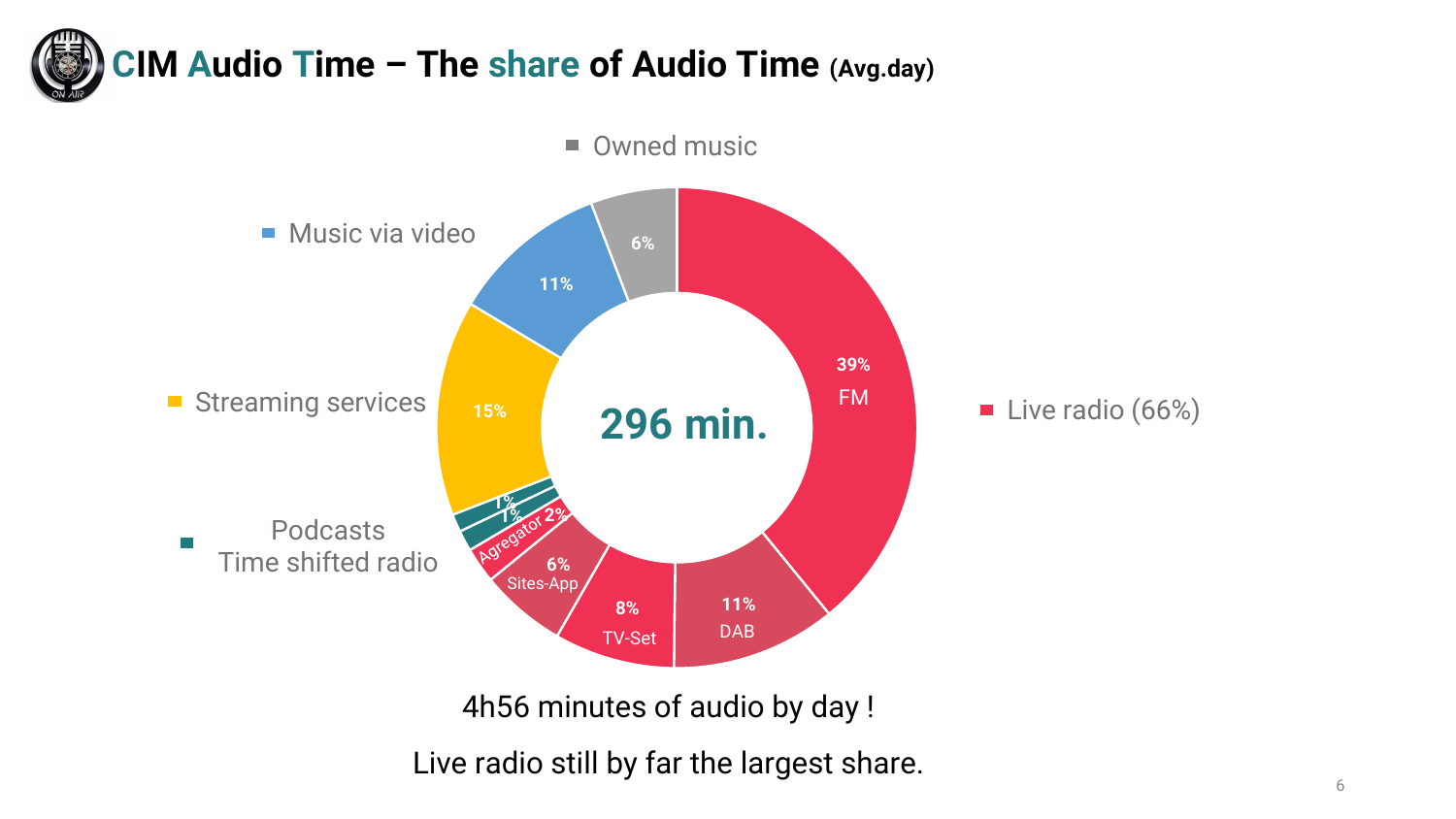

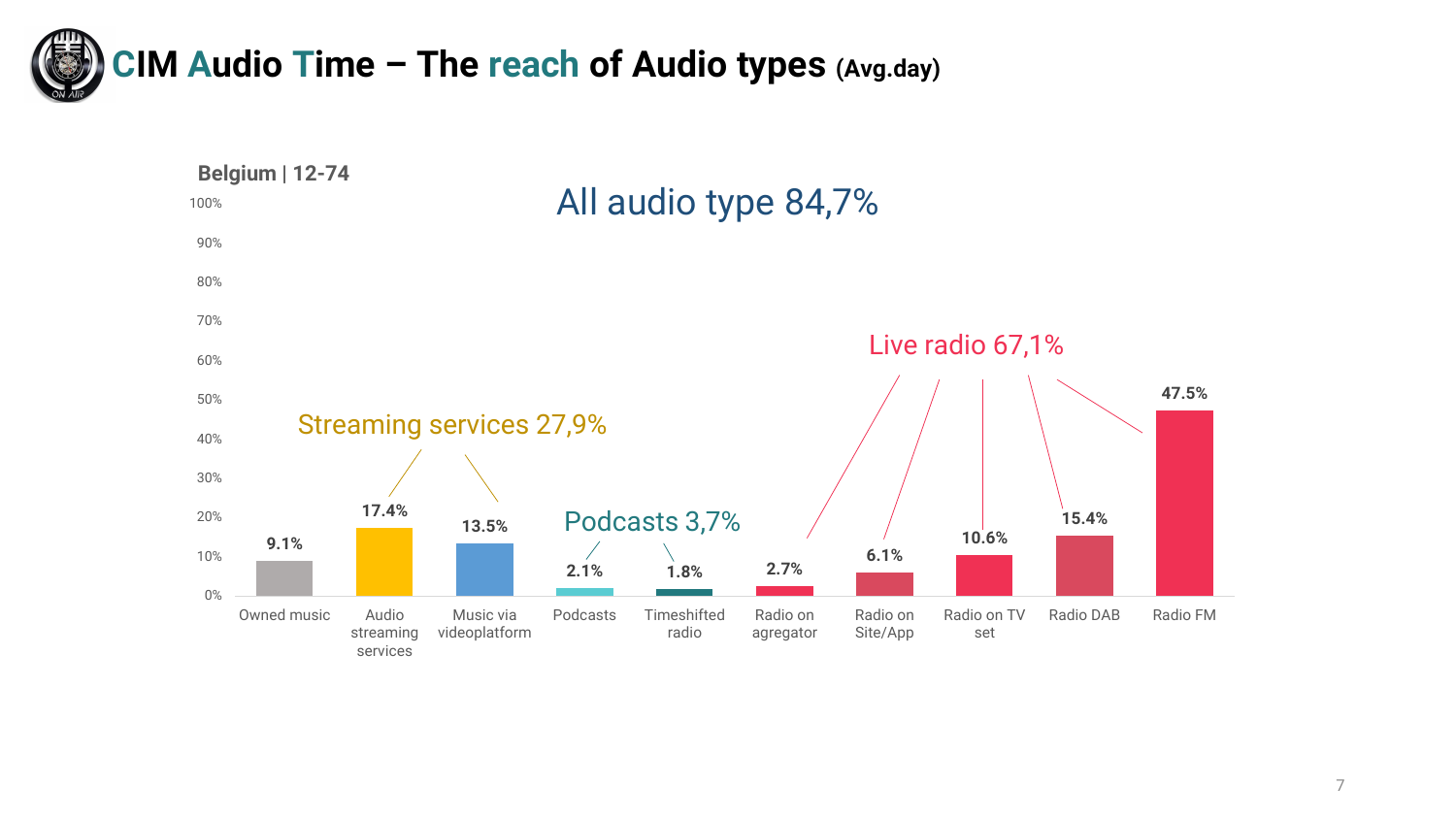



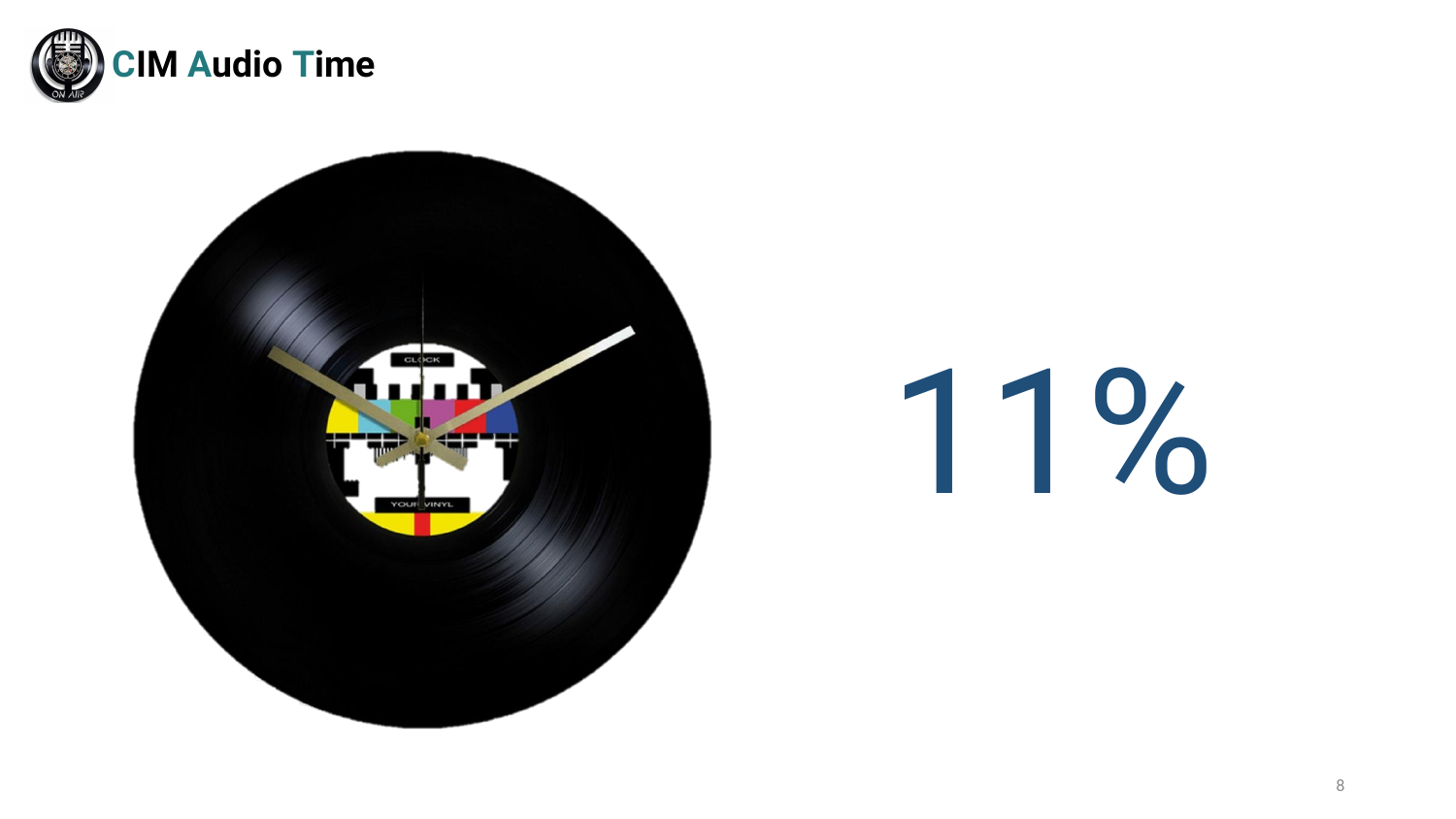



Smartphone is now the second most used device to listen to audio.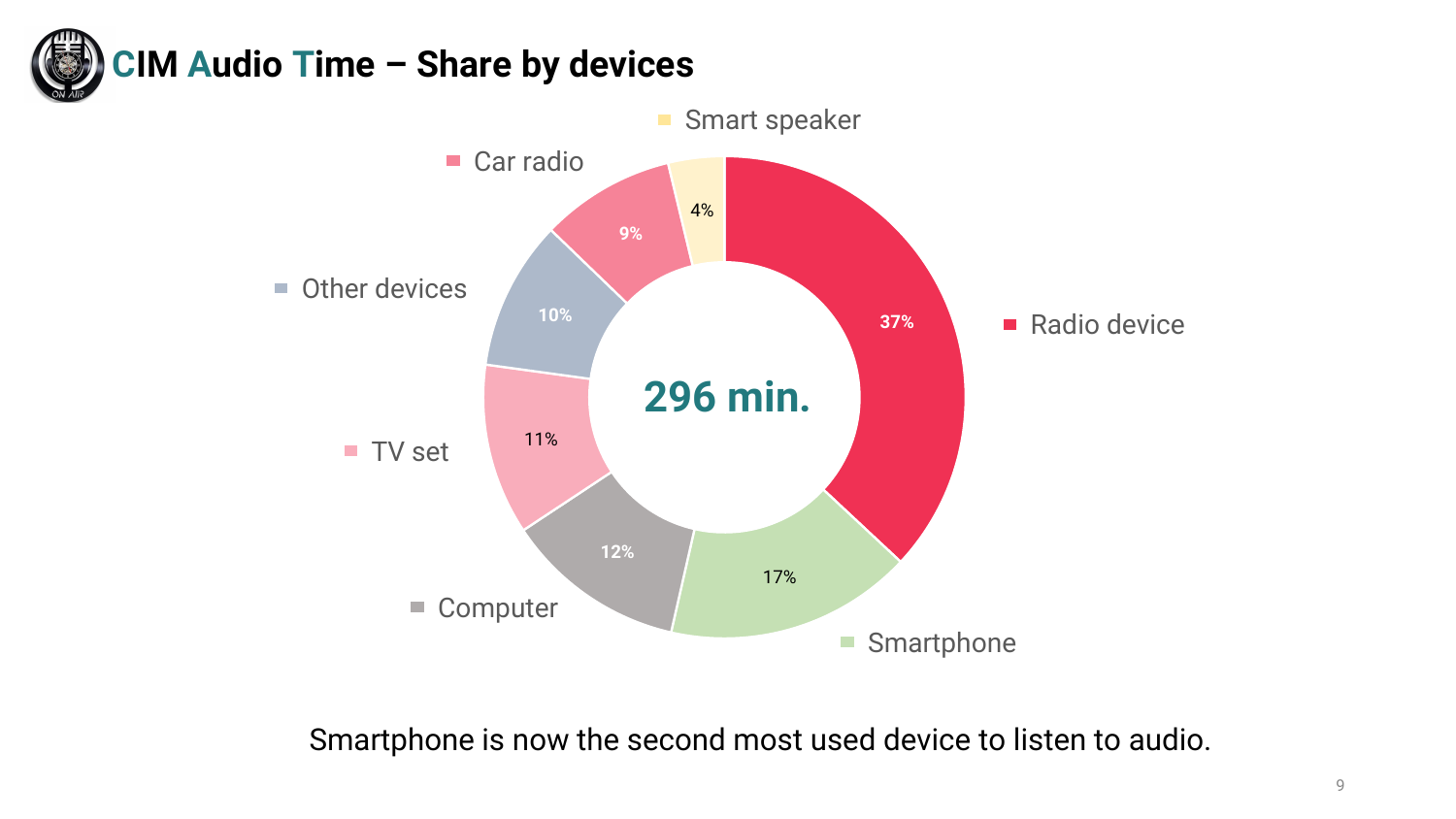

# **CIM Audio Time – Audio type by devices**



35% of live radio listening via other devices than radios. Mobile is the most used device for all other types of audio.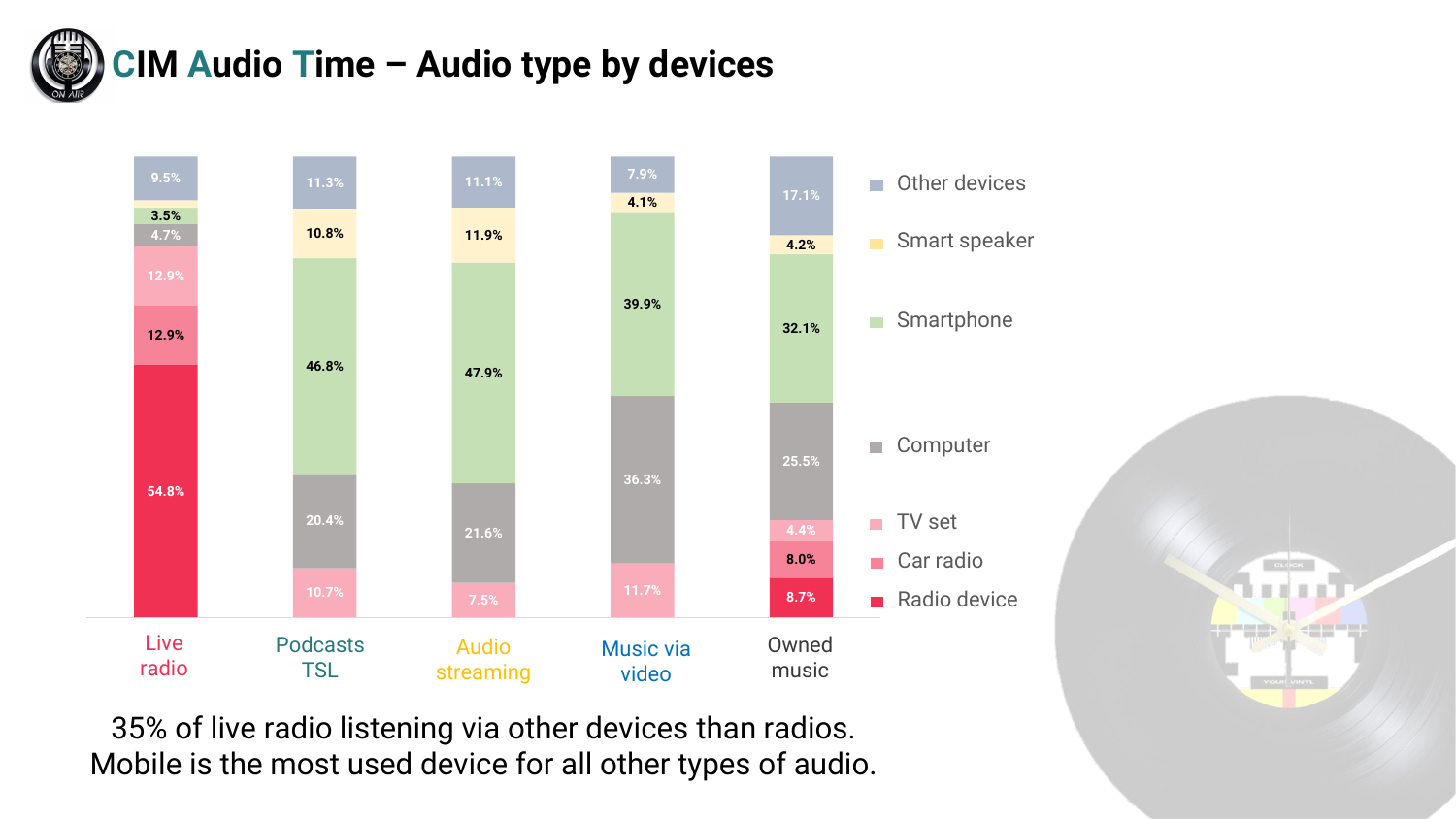



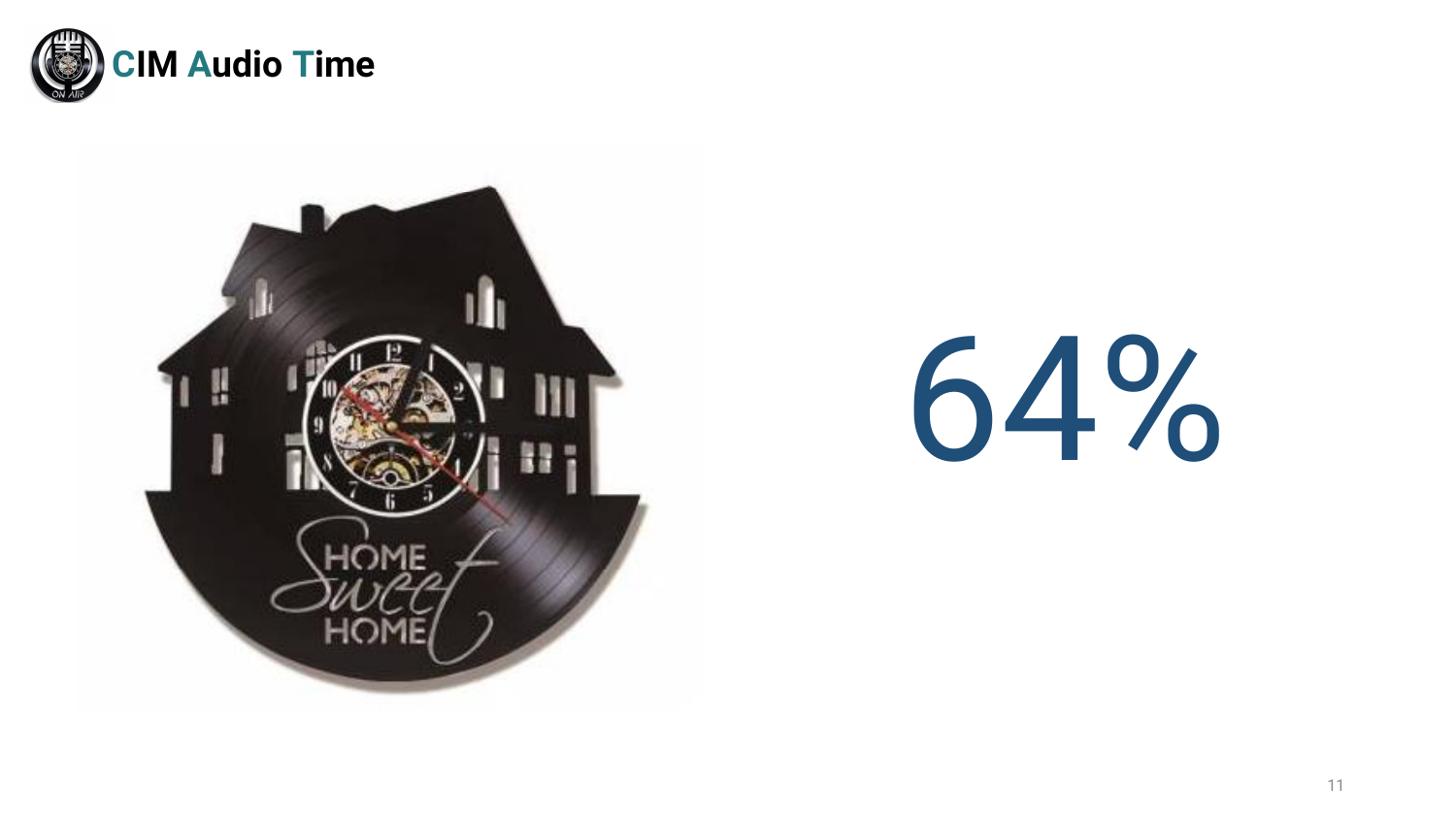

# **CIM Audio Time – Audio type by location**

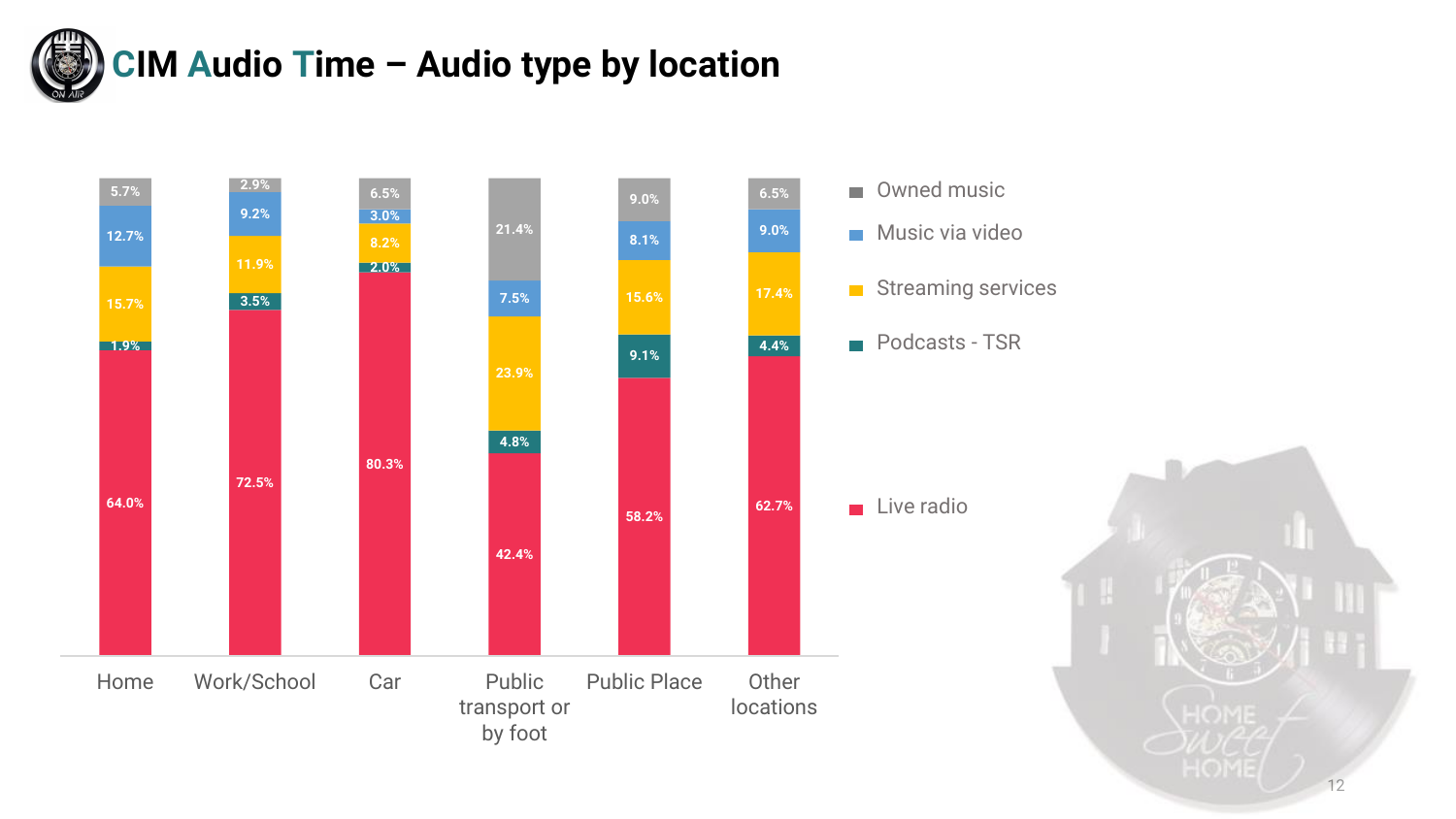



Radio remains the 'day' media. Other audio more listened in the evening.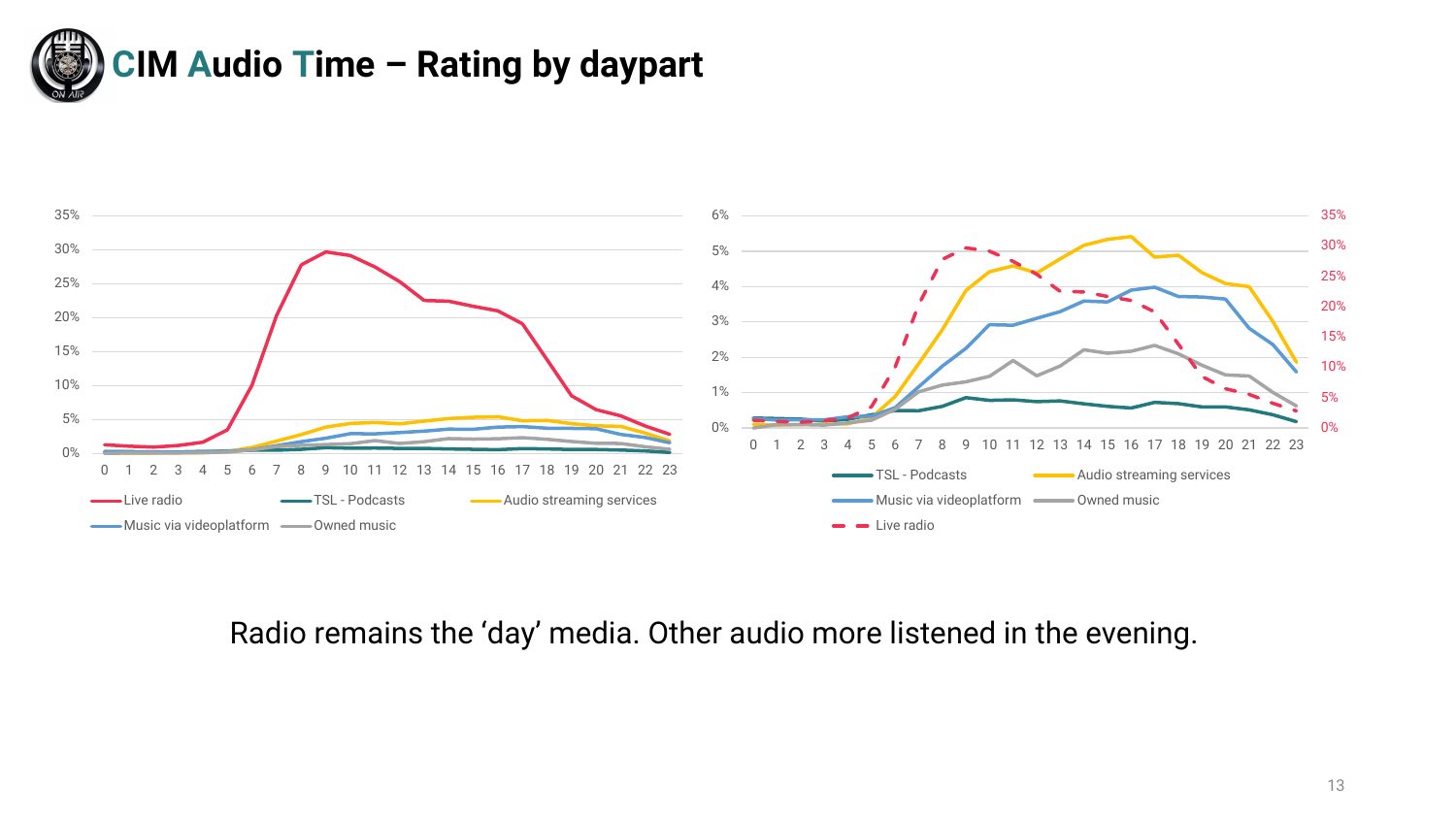



# 2% - 31%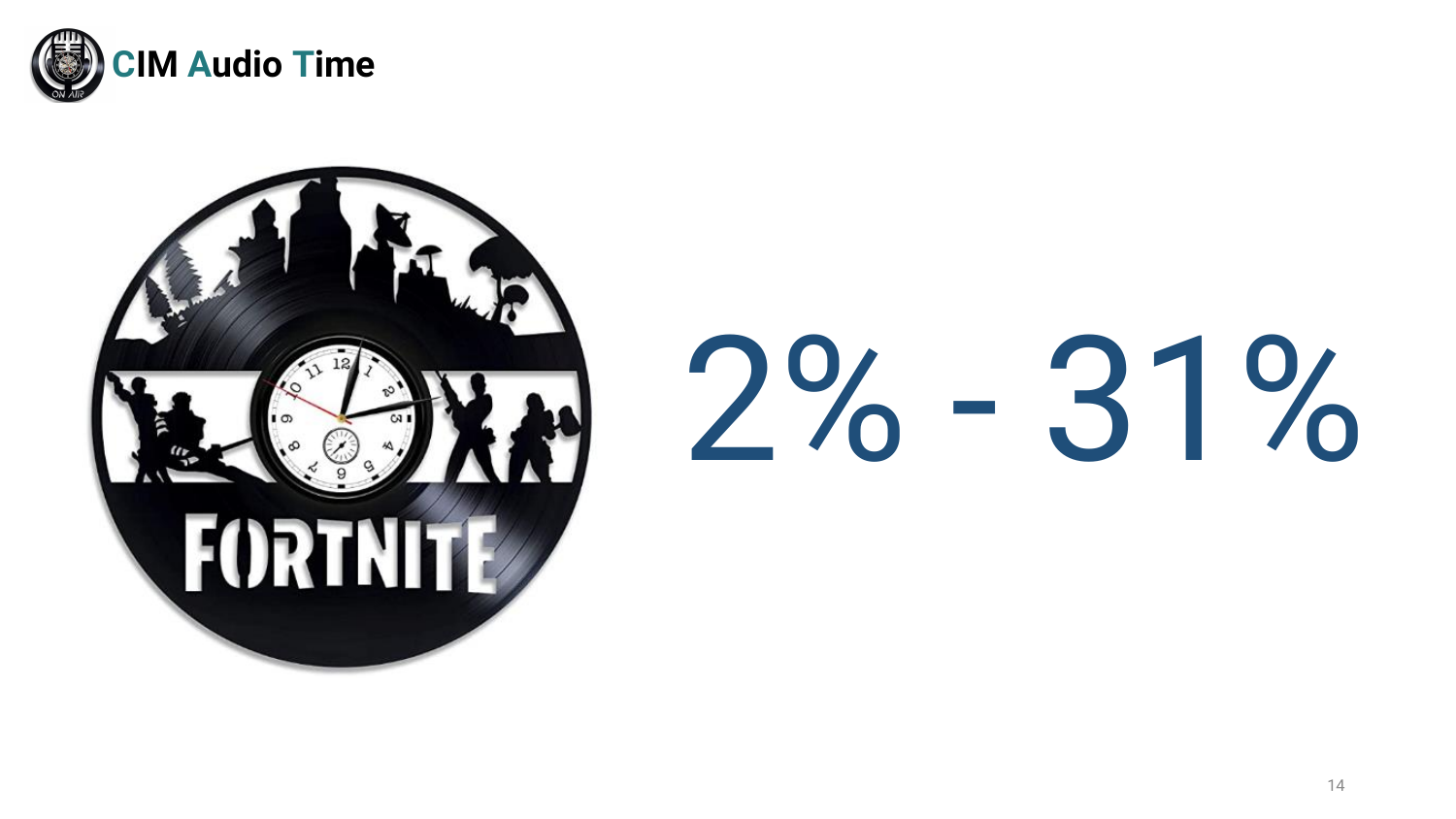



Major differences between generations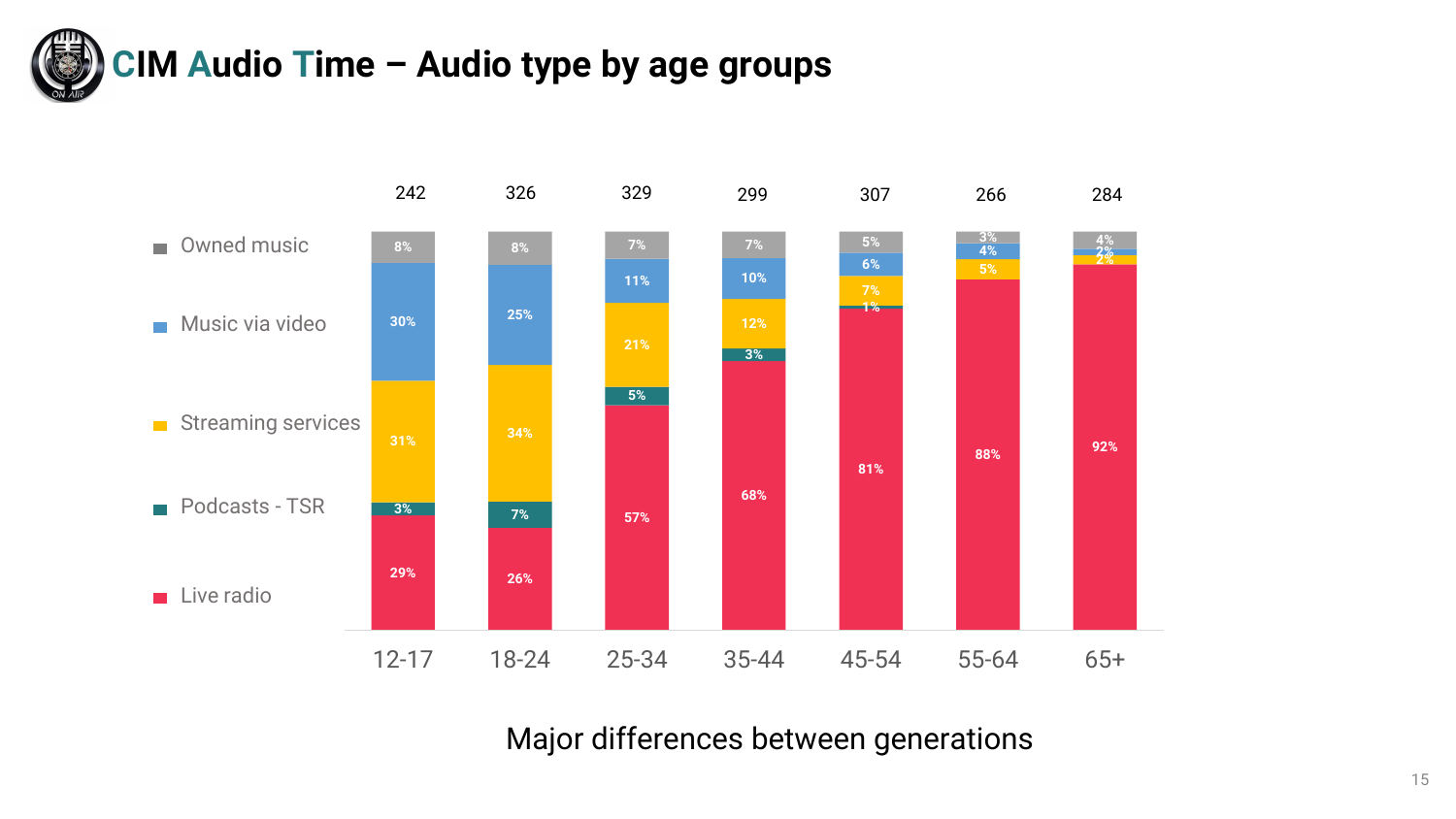



Spotify by far leader of the streaming services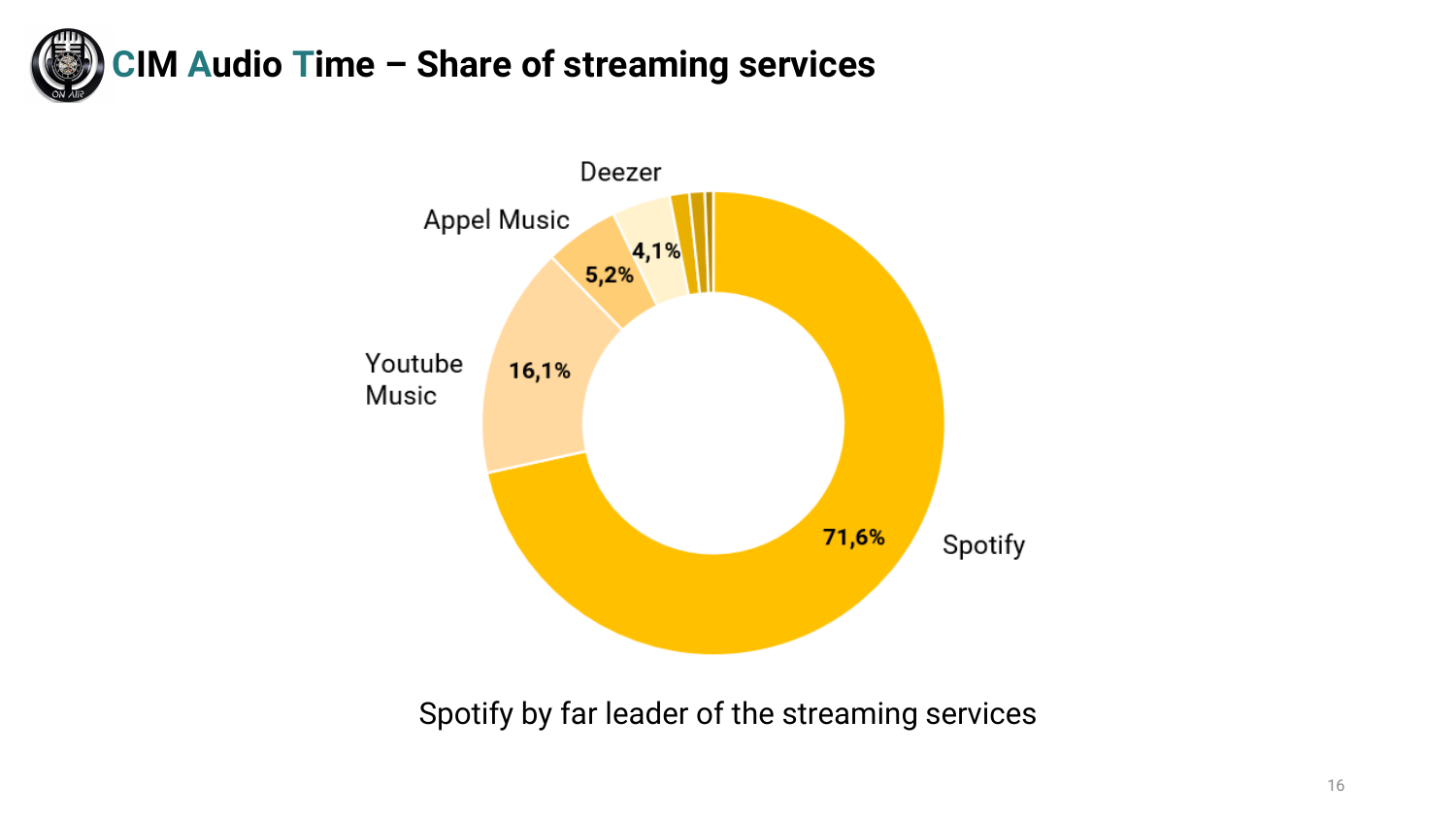



Podcasts far more popular in young age groups, but not (yet?)at high daily levels.